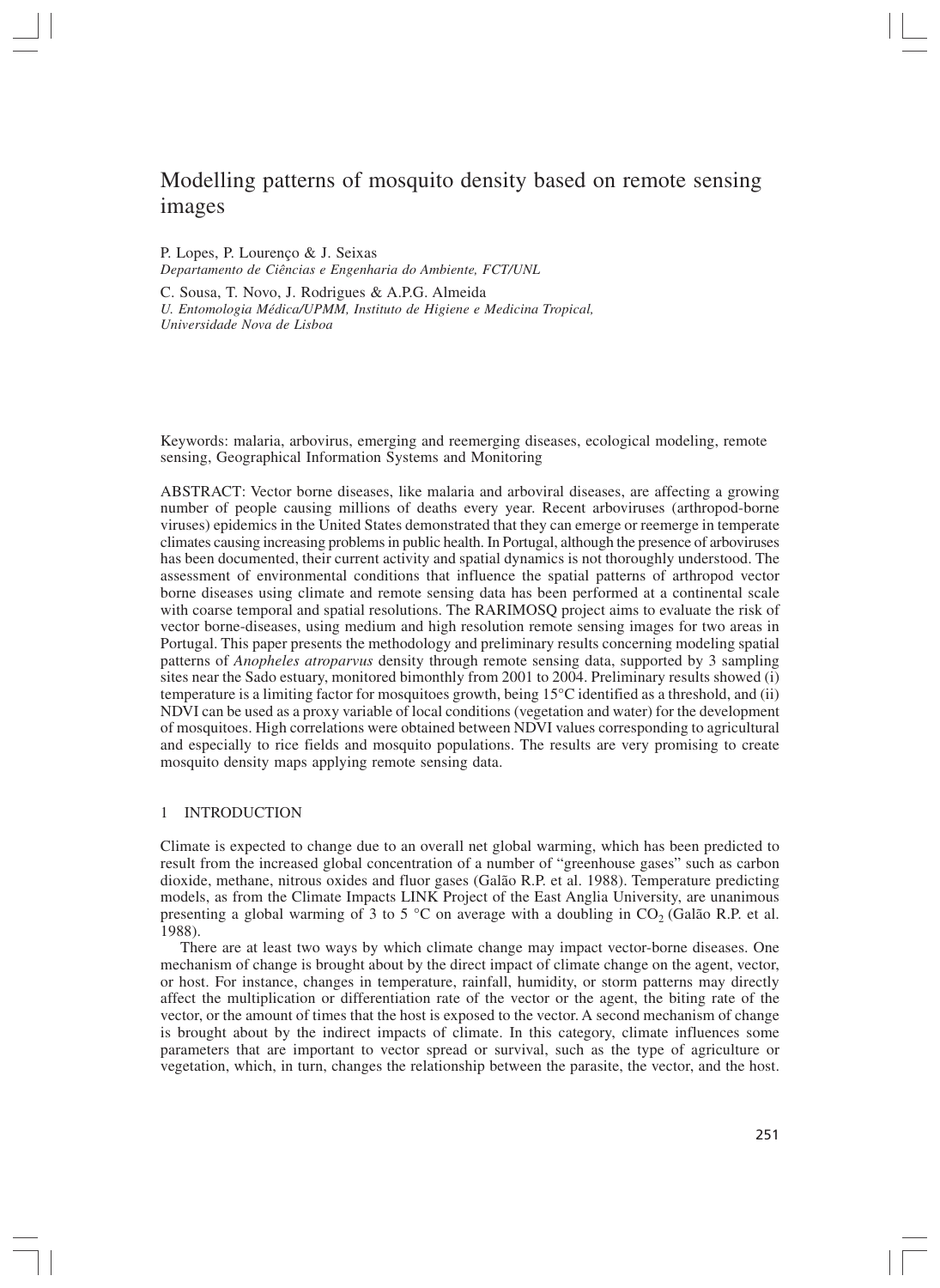Remote sensing data is commonly used in diverse disciplines such as agriculture, forestry, geology, and environmental planning. The use of this data for monitoring environmental conditions that influence the patterns of arthropod vector borne diseases has been increasingly applied. One of the first uses of multispectral scanner data refers to the early 1970's when investigators from NASA and Mexico's National Commission of Outer Space developed a remote sensed approach for monitoring the environmental parameters required for the propagation of the screwworm fly (Barnes C.M. & Higuera R. 1975). In 1984, Cross *et al.* (Cross E.R. et al. 1984) used Landsat MSS data to describe the geographic characteristics of sites in Philippines Islands where cases of schistosomiasis were reported. These measurements were combined with temperature and precipitation data to estimate the probability of disease occurrence at specific locations. One year after, Hayes *et al.* (Hayes R.O. et al. 1984) used Landsat MSS data to identify and map mosquito larval habitats in Nebraska and South Dakota based on their association with freshwater plant communities.

Linthicum *et al*. (Linthicum H.J. et al. 2001) used Advanced Very High Resolution Radiometer (AVHRR) data to infer ecological parameters associated with Rift Valley Fever (RVF) in Kenya. Correlations between vegetation index values and ecological parameters indicated the possibility of predicting RVF viral activity in the mosquito vector. Recently, NASA's Earth Science and Public Health Program team are using real time climate data and satellite images for mapping and monitoring the ecological and climate patterns associated with diseases outbreaks (Patz J.A. et al. 2001). The aim is to provide disease surveillance tools to public health authorities enabling officials to take preventive measure (e.g., vaccination, vector control) and, thus reduce associated human and animal losses.

Portugal has potential conditions for the development of vector borne diseases. In fact, there are 40 species of mosquitoes and among them several disease vectors (Galão R.P. et al. 1988) (Ribeiro H. et al.1988). In Portugal, yellow fever outbreaks happened in the late XIX century, malaria was endemic up to the 1950s, and West Nile Virus has been detected in the last 3 decades (Almeida, A.P.G. et al. 2004), (Fernandes T. et al. 1998) and (Filipe AR. 1972). Some local characteristics, natural and man made, such as the recent Alqueva dam and wetlands, migratory bird's sanctuaries and water reservoirs, may offer the conditions to infectious agents to put at risk animals and humans. Also, the growing number of travelers is considered to be a risk factor. If the actual environmental conditions represent already a potential risk for vector borne diseases, the climate scenarios from the Hadley Centre (http://www.met-office.gov.uk/research/hadleycentre/) show us an increasing potential risk due to higher average temperature for 2100.

The RARIMOSQ project aims to evaluate the risk of vector borne-diseases reemergence using remote sensing images, for two sampling areas in Portugal, the Sado estuary and the Alqueva dam area. Four methodological stages are considered: (1) monitoring of the mosquito life cycle, density and habitat; (2) modelling the patterns of mosquito density, taking into consideration the relationships of its spatial and temporal patterns with climate data and remote sensing data, (3) performing risk analyses, combining geographical information concerning migratory birds tracks, population density and human travelling, (4) estimating the vectorial capacity for actual and future climate. This paper presents the preliminary results of stages one and two for the Sado estuary region, regarding the mosquito species Anopheles atroparvus, the former malaria vector in Portugal. Results were based on a previous four years mosquito monitoring study (Sousa, PhD under preparation) with emphasis for the remote sensing data analysis to explain seasonal patterns of mosquito density values.

### 2 METHODOLOGY

The monitoring of the mosquito life cycle, density and habitat and the modelling patterns of mosquito density, based on the relationships of its spatial and temporal patterns with climate data and remote sensing data, are the main tasks addressed in this paper. This section presents the methodological framework supporting theses tasks, applied to the study area.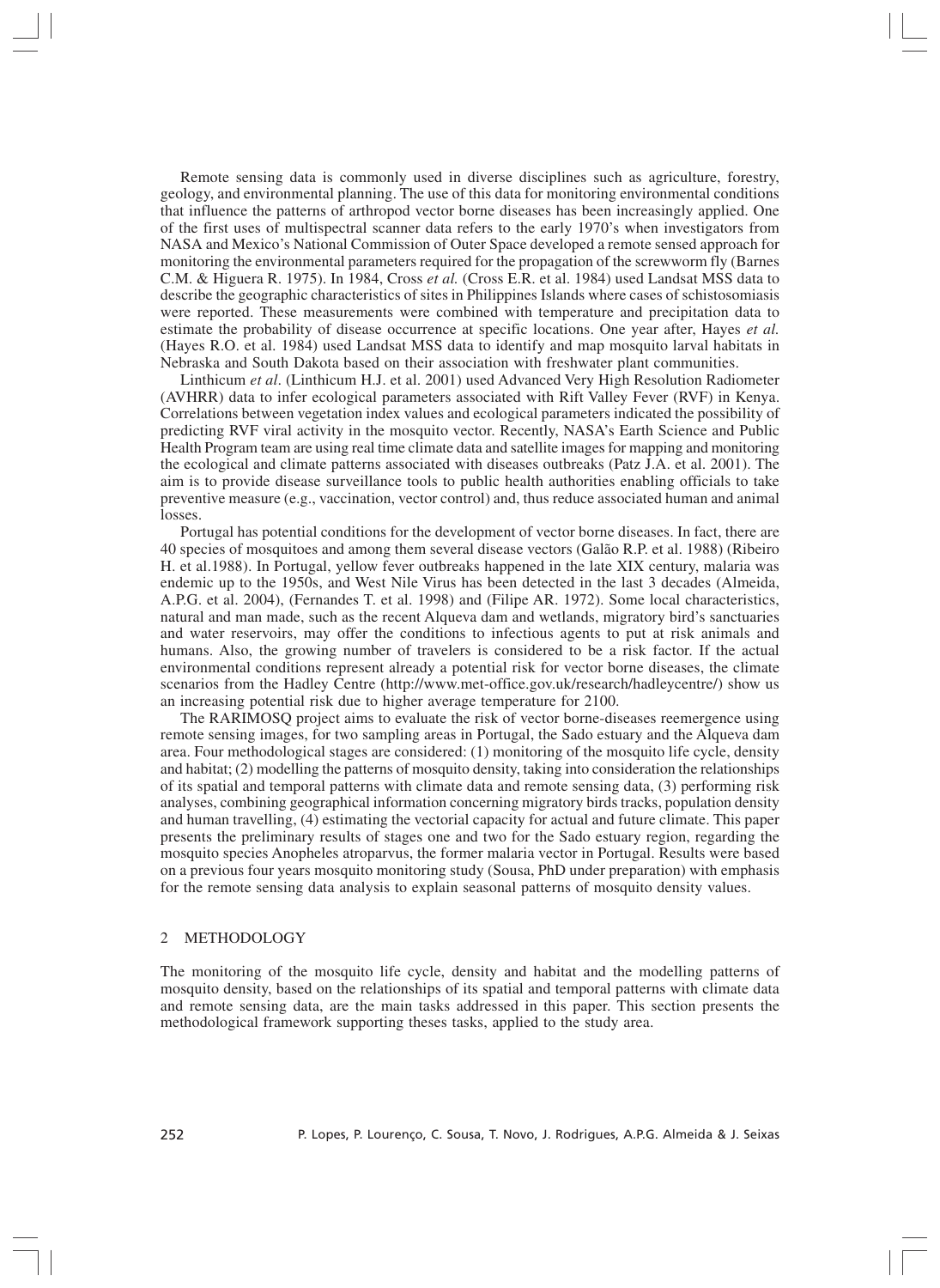## 2.1 *Study area*

The study area comprises a coastal land strip with *ca.* 15-20 km long and 5-10 km wide, starting in the left bank of the Sado river and running south along the coast. It is a flatland area with altitudes between sea-level and less than 60 m, with a variegate landscape. The north and northwest part of the study region is a national protected landscape area occupied by marshlands and *ca.* 600 ha of rice fields. In the west, along the seashore and next to the sand dunes system, there is an extensive area of rice paddies. The south and east areas are mainly occupied by maritime pine forest and some semi-natural agro-forestry systems of evergreen-oaks.

# 2.2 *Mosquito collection*

Adult mosquito collections were carried-out in three localities: Comporta, Carvalhal and Pego. Sampling was performed through indoor resting (IR) collections, using mechanical aspirators, to assess relative abundance and seasonal population dynamics. IR collections were carried out twice a month, between May 2001 and May 2004 and mosquitoes were identified according to Ribeiro and Ramos (Ribeiro H. & Ramos H. 1999). *Anopheles atroparvus* monthly average densities were estimated as the mean number of females captured per collector per minute.

# 2.3 *Exploratory analysis of mosquito density*

As described in the previous section, there are three monitoring sites, located in the Sado estuary area. For each sampling site, the data set includes a time series, from 2001 to 2004, of monthly average density values. Although the three sites are close to each other, the local conditions may impose spatial differentiation, which may prevent to consider the three samples as from the same statistical population. To understand if the observations of mosquito densities in the three sampling sites can be considered as from the same statistical population, a z-test was performed† , considering the total number of observations and a confidence level of 0.95. The mean values for each two sampling sites were compared and tested with the null hypotheses being that the mean values are equal. This result allows considering if data collected is representative of the same population, and thus can be handled together, or if the different factors in each location imposes that the mosquito density pattern should be studied separately. This issue is crucial to guide the design and development of the mosquito density model in terms of its relationship with the spatial and temporal patterns of climate and remote sensing data.

# 2.4 *Climate analysis*

One of the key elements for mosquito development is temperature. Studies developed by Patz J. et al (Patz J.A. et al. 2001), of *An. atroparvus*, indicated that they do not usually survive where the mean winter temperature drops below 16°-18°C. Since the larval and adult development is conditioned by temperature. Pearson correlation coefficients<sup>†</sup> were calculated between mosquito density records and mean temperatures of the 2, 5, 10, 15, 20, 25 and 30 days prior to the mosquito collection date, in order to identify the time lag that better explains temporal mosquito density patterns. Daily mean temperature values were selected from the Water Portuguese Institute (INAG), for the time series 2001 to 2004. The function obtained from plotting mosquito density against temperature allowed the identification of seasonal periods with suitable conditions for mosquito development and provided guidelines for the remote sensing studies.

# 2.5 *Remote sensing analysis*

The RARIMOSQ project states the hypothesis that the remote sensing data can be used as a proxy for mosquito favorable conditions, due to its preference for vegetated and humid areas. In fact, the distribution of mosquitoes is, in part, related to land use factors such as the presence or absence of wetlands, the type of surrounding vegetation, elevation, among others (Linthicum H.J. et al. 2001).

† - Microsoft Excel XP Data Analysis Toolpak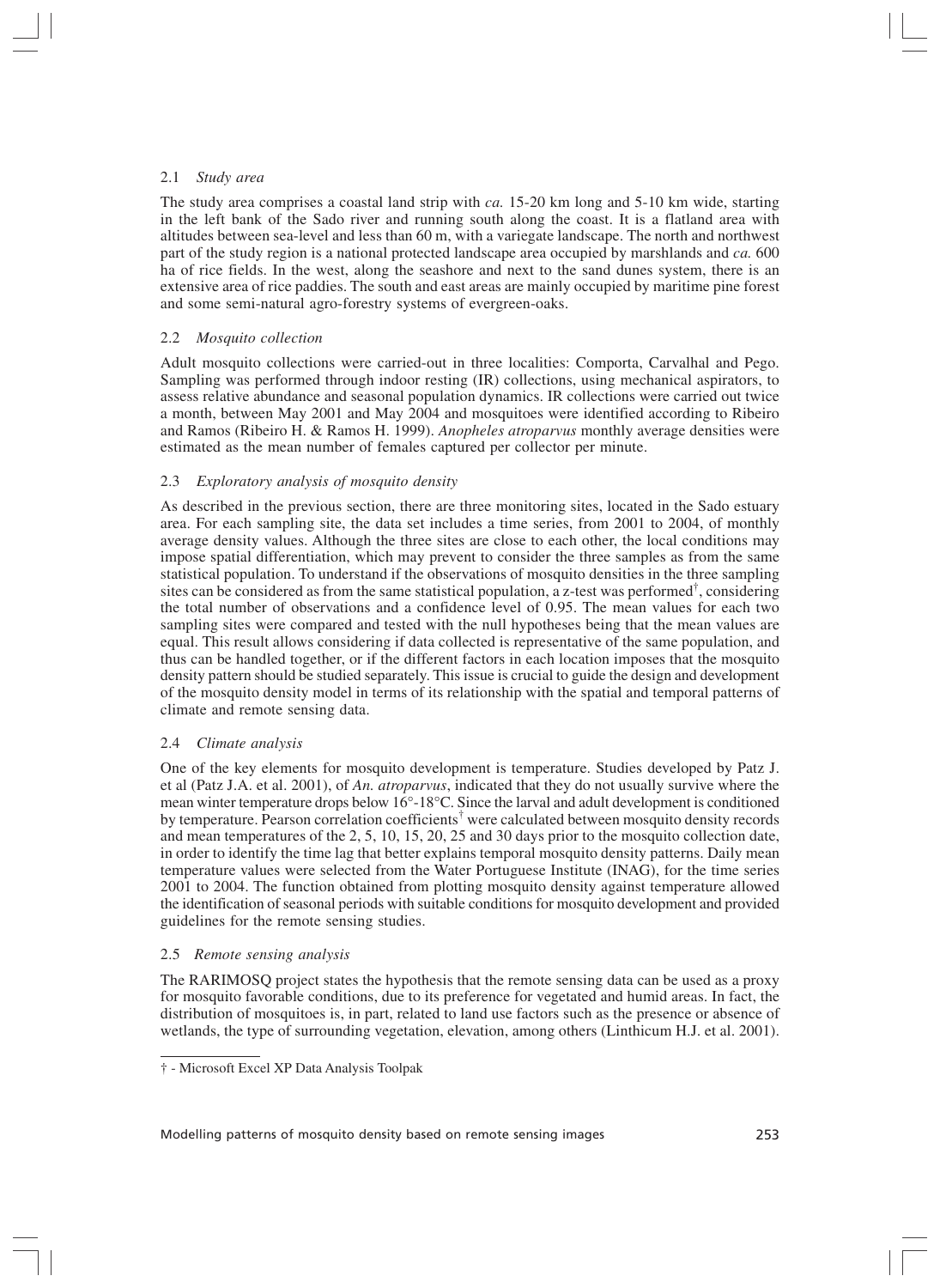Many of these environmental factors can be mapped using remotely sensed data. In this paper, NDVI (normalized difference vegetation index) was considered to explore the relation between mosquito density and vegetation/water seasonal patterns.

For each sampling site, NDVI values for each land cover class, within increasing circular windows centered at the site location, were selected in order to evaluate the relationship between each NDVI data set and the mosquito density. The goal is to identify the NDVI range values that better explain the mosquito density seasonal patterns. Two steps have been performed: (1) land cover classification of the study region, and (2) NDVI analysis related with mosquito density values.

#### *Land cover classification*

The land cover map for the study area was derived from a supervised classification of the LANDSAT image from December 2002, in particular the bands TM-1, TM-3, TM-5 e TM-7, and the ratios TM-4/TM-3 e TM-3/TM-7<sup> $\dagger\dagger$ </sup>. A neural network was used with the back propagation method $\ddagger\dagger\dagger$ , the learning rate of 0.2, the momentum factor 0.5. The neural network was trained with 20 000 interactions, being estimated accuracy 88%. Test areas confirmed an accuracy value of 79%. The classes obtained included fresh water, wet lands, rice fields, agriculture and forestry.

The rice fields were separated from other type of agriculture due to the irrigation method used. In this case, the irrigation period starts between April and June with open channels of fresh water causing the surrounding vegetation, mainly shrubs, to grow with suitable conditions of water and temperature.

#### *NDVI analysis*

The NDVI values of each land use are from the NDVI MOD13Q1 16 day's product, which has a spatial resolution of 250 meters, and a temporal resolution suitable to the time frame of mosquito density data set. The NDVI data set refers to the time series between 2001 and 2004. Some NDVI images were excluded, due to cloud cover. For each sampling site, NDVI values within increasing circular buffers, from 250 to 3000 meters centered at the site location, were selected. For each buffer, NDVI values were averaged per land use class. Each land use type was compared with the mosquito densities through a Pearson correlation coefficient during the seasonal period selected, and a function between the NDVI values and the mosquito density was plotted. This period was selected as a function of mosquito growth as its development is greatly conditioned under 15°C.

## 3 RESULTS

#### 3.1 *Mosquito density analysis*

The analysis of *Anopheles atroparvus* densities estimated as mean of the monthly values for the years 2001 to 2004, for the three sampling sites, showed an exponential growth starting in May for Carvalhal and in June for the other locations. The results show that the maximum density occurs in July, decreasing from here until December. (Figure 1)

Since the annual behavior for the different sampling sites appears very similar, a z test analysis was performed in order to find out if the mosquito populations from the three sites can be considered as from the same statistical population. Regarding the comparison of the mosquito mean monthly densities between the three sampling sites, only Carvalhal and Comporta were found to be similar (z test,  $P > 0.05$ ) (Table 1). However, an F-test on the variances revealed that even for the Carvalhal and Comporta sites, these can not be considered as belonging to the same statistical population. Therefore, the three sites should not be considered together for further analysis, namely for modeling purposes. This means that probably the three sites have local different conditions that impose different seasonal patterns, thus the mosquito density modeling should follow a spatially explicit approach. Remote sensing is a very appropriate approach to accommodate such local differentiation (Table 1).

<sup>†† -</sup> Clark Labs Idrisi Kilimanjaro

<sup>††† -</sup> Idrisi Kilimanjaro NeuralNet Back Propagation Classifier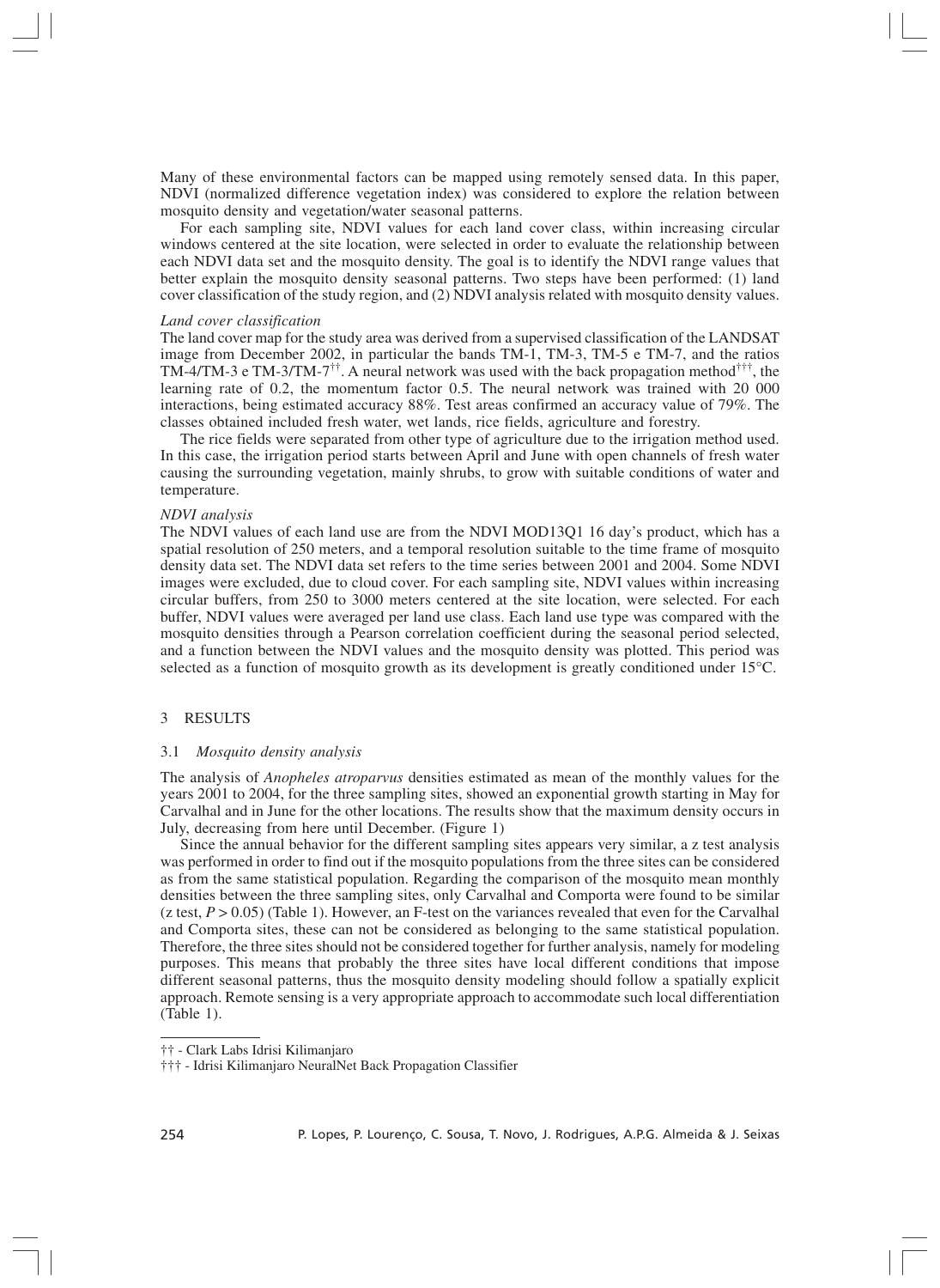

Figure 1. Mosquito densities (number of Anopheles *atroparvus* per person and per minute, *An. atroparvus*/person/minute) monthly average and standard deviations for the three sampling sites, between 2001-2004.

Table 1. z-test results for Carvalhal, Comporta and Pego mosquito densities.

|                       | Carvalhal | Comporta | Carvalhal | Pego | Comporta | Pego |
|-----------------------|-----------|----------|-----------|------|----------|------|
| Average               | 5,3       | 3,8      | 5,3       | 2,53 | 3,8      | 2,53 |
| Variance              | 43,18     | 26,02    | 43,18     | 8,13 | 26,02    | 8,13 |
| <b>Observations</b>   | 82        |          | 82        |      | 82       |      |
| $Z_{0.05}$            | $-1,682$  |          | 3,565     |      | 1,976    |      |
| z critical two tail   | 1,959     |          | 1,959     |      | 1,959    |      |
| $P(Z \le z)$ two tail | 0,0920    |          | 0,0003    |      | 0,0480   |      |
| $\mathbf{F}$          | 1,659     |          | 5,311     |      | 3,200    |      |
| $F_{0.05; 80}$        | 1,482     |          | 1,482     |      | 1,482    |      |

#### 3.2 *Comparing mosquito density with climate data*

The average of the mean daily temperature for the 15 days prior to mosquito collection (T-15) showed the best correlation with *Anopheles atroparvus* densities. For this time lag, Carvalhal has a significant response to temperature showing a 0.67 direct Pearson correlation, while Pego and Comporta show 0.51 and 0.50, respectively.

Mosquito density plotted as a function of temperature (Figure 2), shows, for Carvalhal, an exponential density increase when T-15 is above 15 °C. No such response was found for Comporta and Pego, although it can also be observed a trend of mosquito density growth for T-15 above 15 °C. Therefore, it is assumed that temperatures below 15 °C could be a limiting factor for mosquito development. Consequently, only the remote sensing data for periods with such suitable temperature conditions, usually between May and September, was processed.



Figure 2. *Anopheles atroparvus* densities as a function of 15 days average temperature for each sampling site.

Modelling patterns of mosquito density based on remote sensing images 255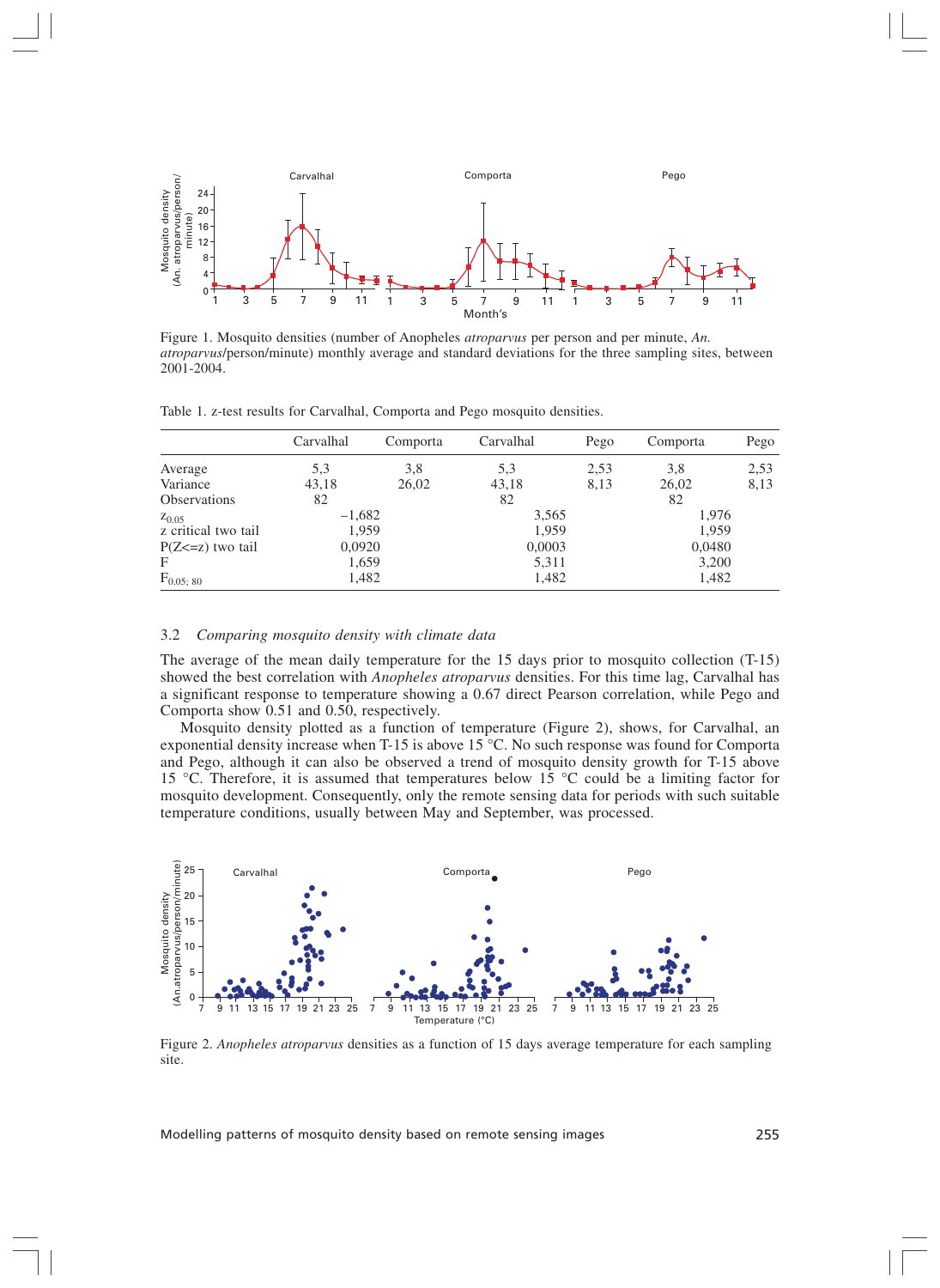#### 3.3 *Land covers analysis and comparison with mosquito density*

The land cover analysis started with a supervised classification of the study area using LANDSAT 7 ETM+, following the methodology described above. Figure 3 shows the color composition of Landsat 7 for the study area, and the land cover map resulted from the neural network classification.



Figure 3. December 2002 LANDSAT ETM+ RGB321 composition (left image) and land use supervised classification (right image).

For each mosquito sampling site the analysis with different buffers per land use produced results with interest for modelling purposes. At Carvalhal, the *An. atroparvus* population has a high direct correlation with the NDVI values from rice fields, agriculture and forest, as illustrated in Figure 4. For buffers higher than 1000 meters this relation becomes less significant and drops when increasing the distance from the sampling site. For Comporta and Pego, the results showed lower correlations with land use change but in both cases rice farming seems to be associated with *An. atroparvus* density levels.



Figure 4. Correlation values between NDVI values and mosquito density for different buffers, centered at the sampling site (e.g.  $B250 = \text{buffer } 250 \text{ meters}$ ).

Since there is a higher mosquito density and a better environmental response in Carvalhal site, the NDVI monthly average values, from rice fields and agriculture, were plotted as a function of the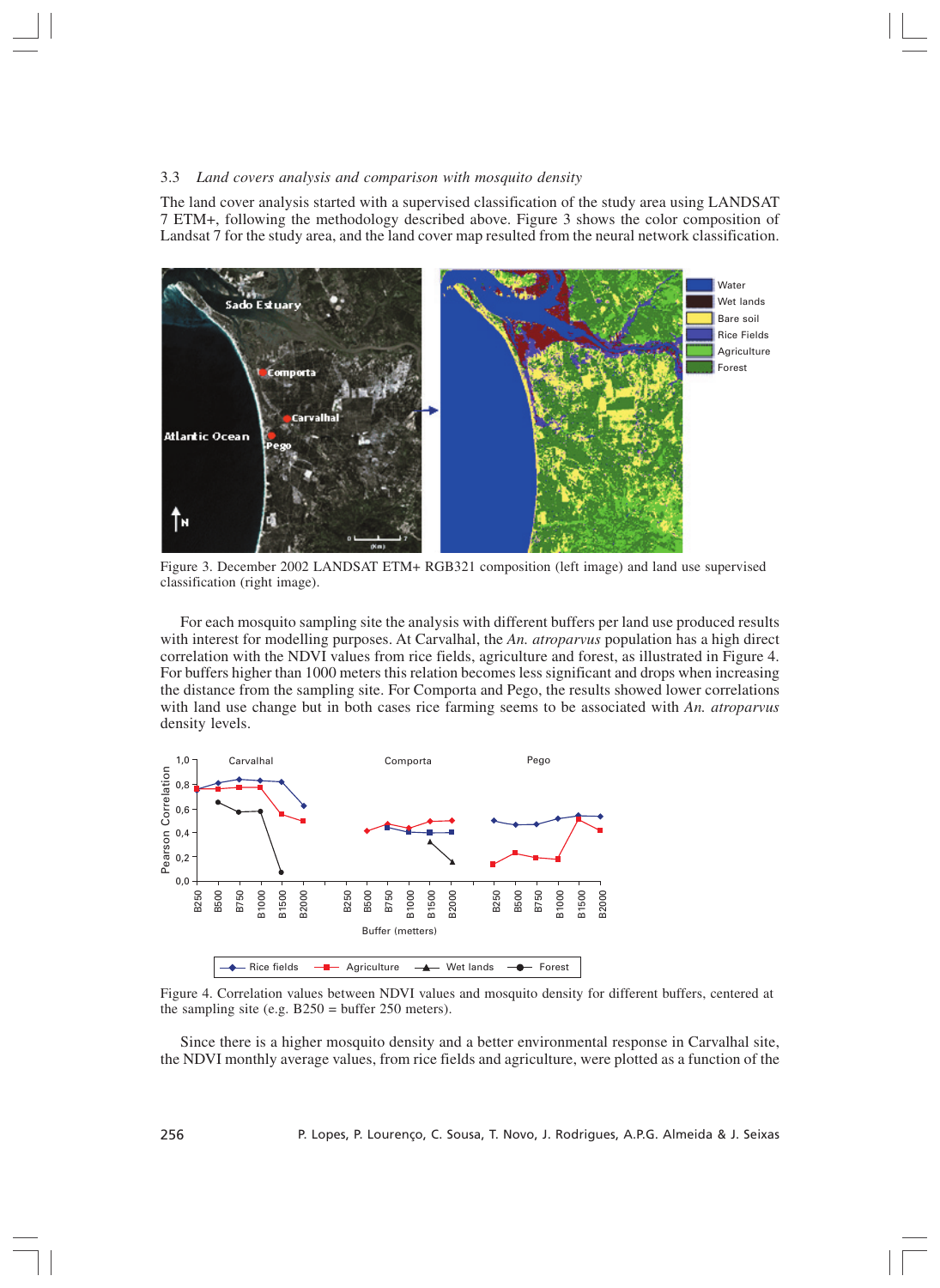*An. atroparvus* monthly mean values. Figure 5 shows a linear direct relation between these two variables. This result indicates that NDVI values, typical for those two land uses, can be used as a proxy variable of local conditions (vegetation and water) for the development of mosquitoes. These results are very promising to create mosquito density maps applying remote sensing data.



Figure 5. *Anopheles atroparvus* density as a function of monthly average NDVI values, for Carvalhal sampling site.

## 4 DISCUSSION AND CONCLUSIONS

This paper addresses mosquito density spatial and temporal patterns through the use of remote sensing data. In particular, emphasis has been put on the tasks of monitoring of the mosquito life cycle, density and habitat, and modelling the patterns of mosquito density, taking into consideration the relationships of its spatial and temporal patterns with climate data and remote sensing data. The three sampling sites showed *An. atroparvus* different seasonal patterns, probably due to different local conditions. Thus mosquito density modeling should follow a spatially explicit approach, being remote sensing an appropriate methodology to accommodate such local differentiation.

Preliminary results showed that temperature is a limiting factor for the *An. atroparvus* population growth. A very low activity is observed when the 15 days average temperature is below 15 °C. For example, at Carvalhal sampling site the mosquito density reacts exponentially when temperature rises from that threshold.

Annual land use change was found to be another factor responsible for the *An. atroparvus* population seasonal dynamics. In this case rice farming is in part responsible for creating breeding sites, as the farming method used creates a perfect environment of water availability that, when combined with high temperature, allows for high mosquito densities. In fact, the farming method, with flooding, creates an appropriate environment of water availability that, when combined with high temperature, allows vegetation to grow at a higher rate in the surrounding areas. The difference found in densities values among the three sample sites can be explained by the different percentages of rice fields in the 1000 m buffer. Carvalhal has the largest extension of rice areas (about 30%) while Pego the smallest one (about 15%), corresponding to the higher and smaller mosquito density values, respectively.

Therefore, NDVI was used as a proxy variable of local conditions (vegetation and water) for the development of mosquitoes. The results are very promising to create mosquito density maps applying remote sensing data. Independently of the land use and for the Mediterranean type ecosystem, abnormally high NDVI values during the summer  $(5T-15)$  usually occur close to water bodies or irrigated agriculture fields. For this reason the *An. atroparvus* population density is directly correlated with NDVI values and temperature providing suitable conditions for mosquito development, both at the larval and adult stages. However, the spatial generalization of the linear relationship encountered between NDVI values and mosquito density should be deeply analyzed and other local conditions/ factors/variables explored.